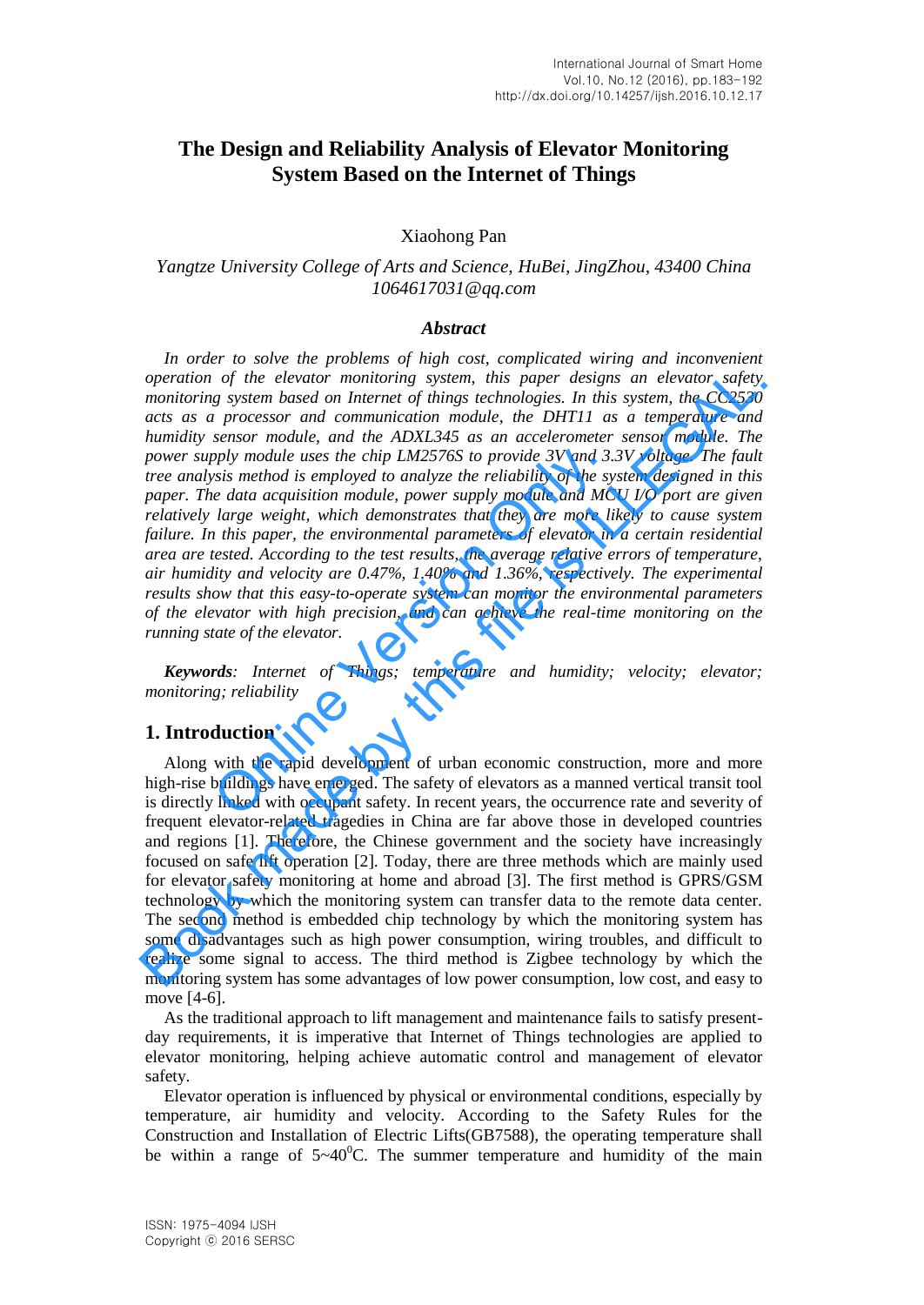controller shall be within the range of  $20~26^{\circ}$ C and below 60%, respectively. The winter temperature and humidity of the main controller shall be within the range of  $18{\sim}23^0C$  and above 45%, respectively. In terms of speed, there are three types of elevators: low-speed elevator, express elevator, and high-speed elevator. The speed of elevators of less than 12 floors, 12-22 floors, and 22-32 floors is respective 1m/s, 1.75m/s and 2m/s.

Wireless sensor network (WSN, for short), a multi-hop self-organizing network system, is built of numerous micro sensor nodes [7-8]. These nodes connect to each other through radio communication in the monitoring areas, where the objective data is perceived, collected, processed, and forwarded. For the WSN system applied to elevator safety monitoring, online monitoring of parameters including temperature, humidity and velocity is of practical significance [9]. Most of elevator remote monitoring systems transmit data in special line, facing the problem of high cost, sophisticate wiring, and inconvenience of network management [10]. In this connection, the paper proposes an elevator monitoring system that targets at temperature, air humidity and velocity. In this cost-efficient and reliable system, the environmental parameters of elevator are collected and processed at the same time when the upper computer achieves real-time data monitoring.

# **2. Design of the Overall Structure and Hardware of the System**

This system basically consists of wireless sensor node module, GPRS module, and upper computer monitoring module. The system structure is shown in Figure 1. The wireless sensor node module is responsible to gather the environmental parameters in elevator cabs, including temperature, humidity and acceleration. GPRS module sends the data to the upper computer for data display.



**Figure 1. System Structure** 

#### **2.1. Design of the WSN Node Hardware**

Sensor nodes are composed of sensor module, processor module, wireless communication module, and power supply module. Sensor mudule is in charge of data collection and data conversion within the monitoring area. Processor module dominates all operations of sensor nodes, as well as store and process data that are either collected by itself or received from other nodes. Wireless communication module communicate with other sensor nodes wirelessly in exchange of control data. It also collects, sends and receive data. Power supply module provides energy for sensor node mudule. The DHT11, a temperature and humidity sensor, and the ADXL345, an accelerometer sensor, are adopted in the sensor module. Figure 2 shows the node hardware structure. Experient in this touther than the paper physios and term of the control in the solution of respective that targets at temperature, air humidity and velocity. In this cost-efficient and reliable system, the environmental p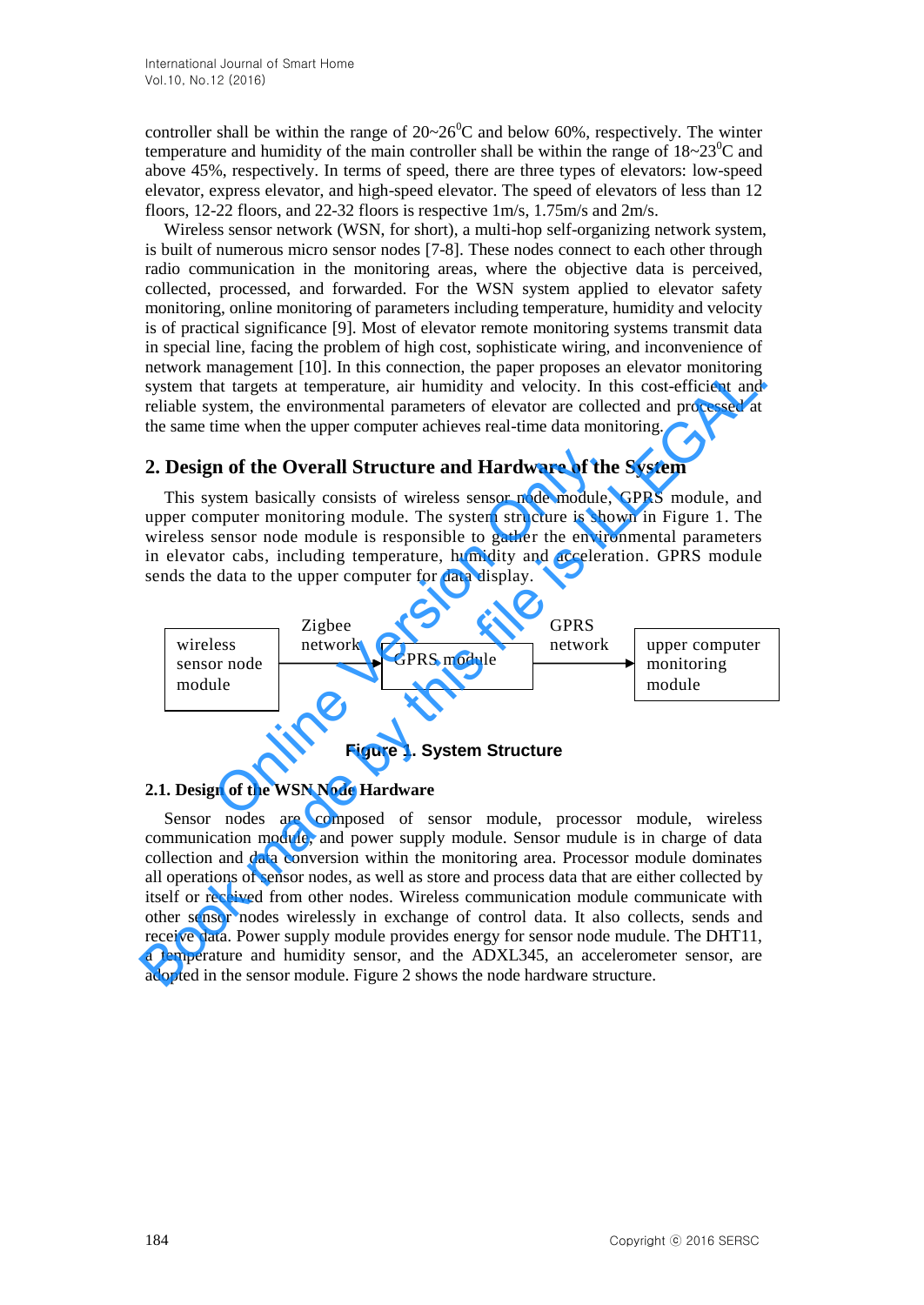

**Figure 2. System Structure** 

#### **2.2. Microprocessor and Radio Frequency Module**

CC2530 chip is used in the system to integrate enhanced 8051 MCU kernel. It is characterized by high price/performance ratio, low power consumption, and state-of-theart RF transceiver merits. It serves for 2.4GHZ IEEE 802.15.4 and RF4CE standards, with programmable Flash storage and 8KB RAM. The module is equipped with 2.4G omnidirectional antenna that has the reliable transfer distance of 250m and the autoreconnect distance of as long as 110m. Given the complicated elevator system environment, it is necessary that the through-the-wall steady communication distance for wireless sensor nodes is at least 100m [11]. Therefore, CC2591 power amplifier chip is **oprocessor and Radio Frequency Module**<br>
0 chip is used in the system to integrate enhanced 805<br>
zed by high price/performance ratio, low power consumpt<br>
nsceiver merits. It serves for 2.4GHZ IEEE 802.15.4 and R<br>
anable F



**Figure 3. The CC2530 Module Circuit** 

#### **2.3. Temperature & Humidity Sensor Module**

DHT11 digital temperature & humidity sensor module is connected to MCU in the test. It contains a resistance humidity component and a NTC temperature component 3.3V power supply(VDD), ground(GND) and P0 port of MCU are connected to the respective 1Pin, 4Pin and 2Pin of DHT11. Figure 4 is the corresponding circuit diagram.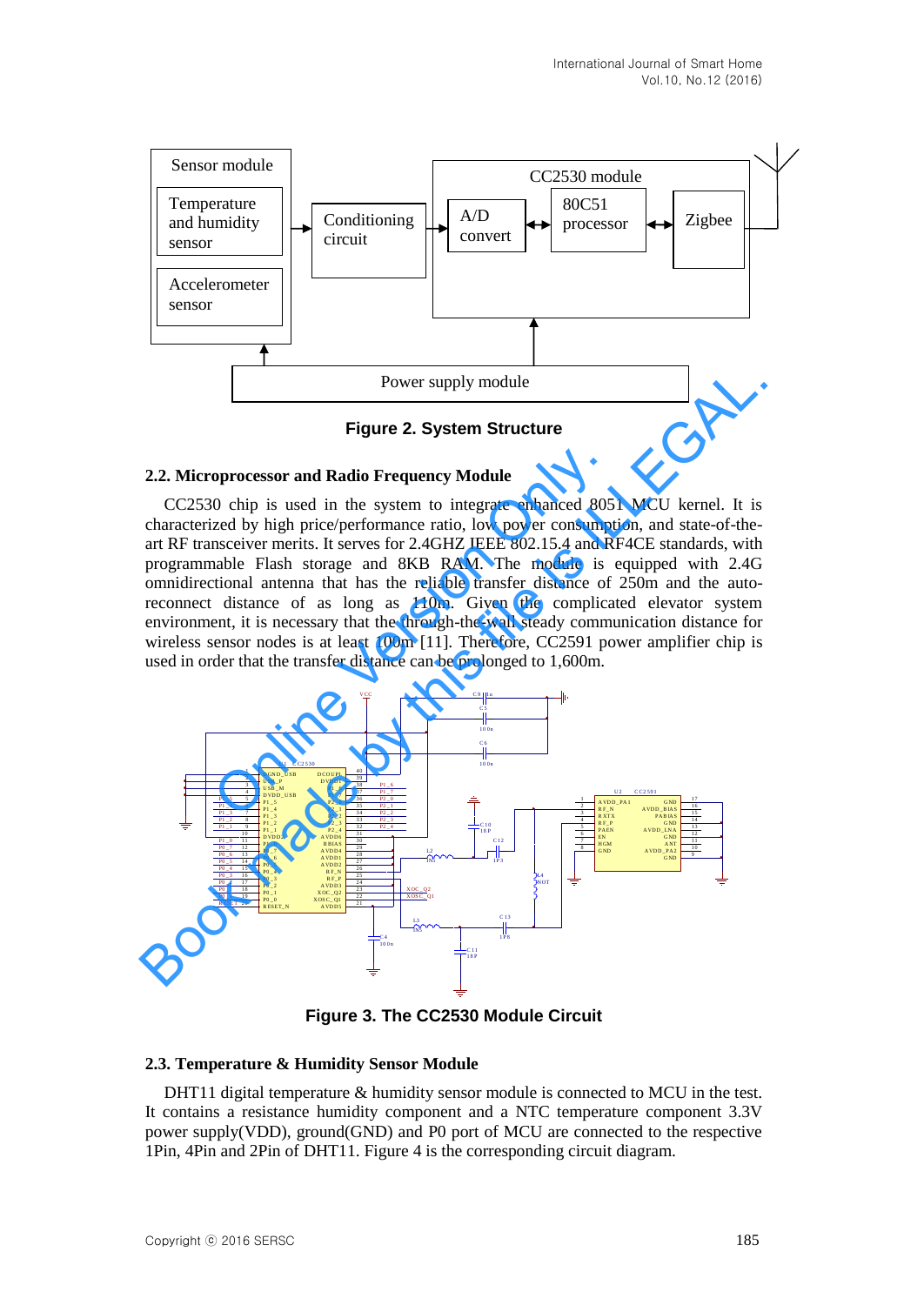



#### **2.4. Acceleration Sensor Module**

3V power supply ADXL345 is used to test elevator acceleration.I2C mode is available when the CS Pin of ADXL345 connects to VS. SDA and SCL are the respective data pin and time pin of I2C BUS. VDD is connected to the 3V power source outputted by the power supply module. Pin 2, 4 and 5 are grounded. ADXL345 SDO is connected to CC2530 P1.0. ADXL345 INT1 and INT2 are connected to CC2530 IEN0 and IEN1, respectively, in order to produce interrupt signals. Figure 5 is the corresponding circuit diagram.  $\frac{3V}{4}$ **Eigure 4. Circuit Diagram for Temperature 8. Humidity Sensor Module<br>
2.4. Acceleration Sensor Module<br>
3.9 yower supply ADXL345 is used to test elevator acceleration.12C mode is available<br>
when the CS Pin of ADXL345 is us** 



**Figure 5. Circuit Diagram for Acceleration Sensor Module** 

#### **2.5. Power Supply Module**

3.3V power source is required for CC2530 and DHT11, and 3V power source for ADXL345. LM2576S chip is used for voltage reduction. Figure 6 is the circuit diagram.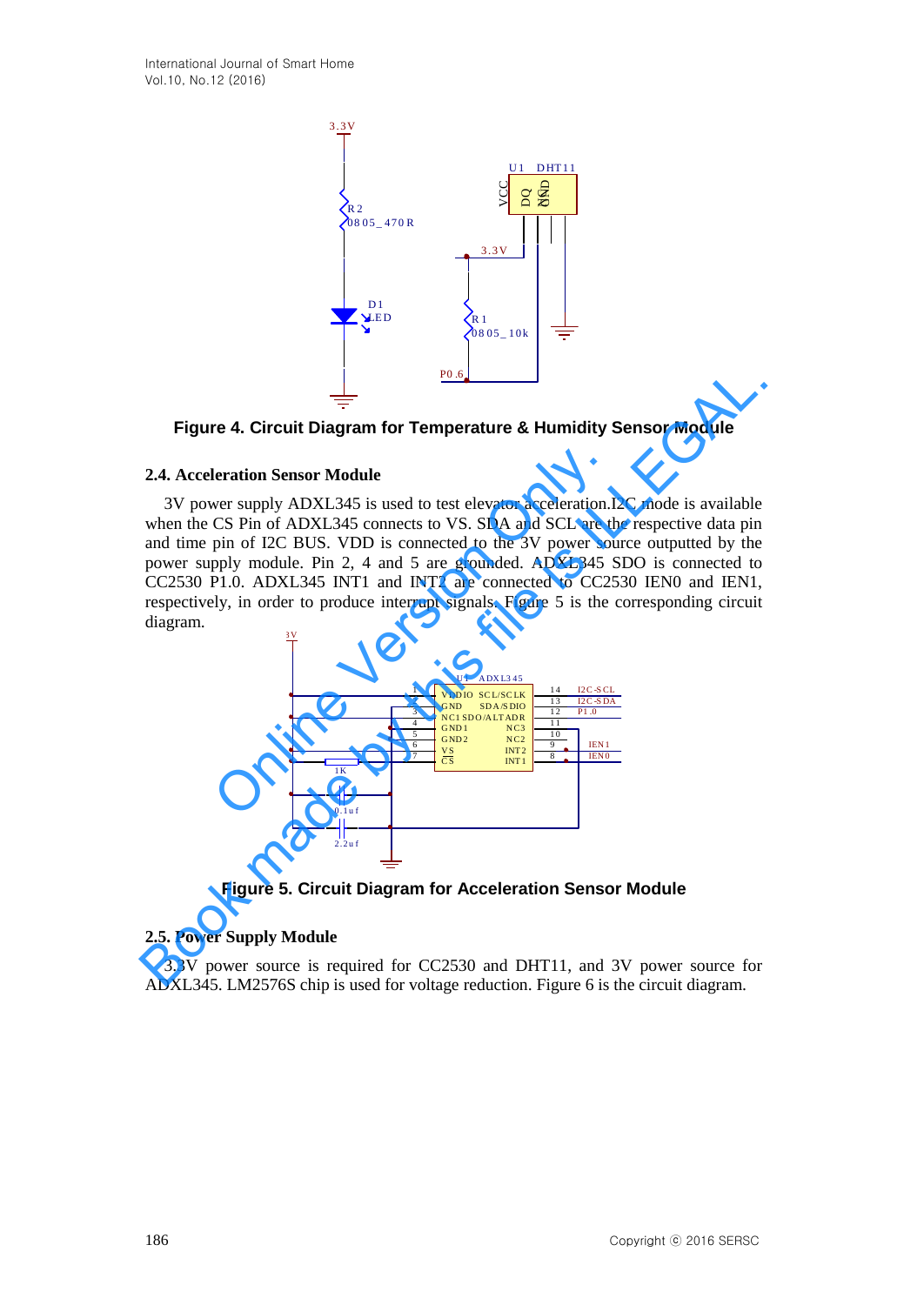

**Figure 6. Circuit Diagram for Power Supply Module** 

# **3. System Software Design**

The "top-to-down" modularized method is used for the system software, in order to enhance program readability and to facilitate system debugging. The system software include sensor data acquisition module, data processing module, data communication module, and failure alarm module. Figure 7 is the flow chart of main system programs.



**Figure 7. The Flow Chart of Main System Programs** 

# **4. System Reliability Analysis**

It is necessary to take system reliability into account for fear of system-failure-induced elevator accidents. Therefore, fault tree analysis is used in the paper to test the reliability of the designed system.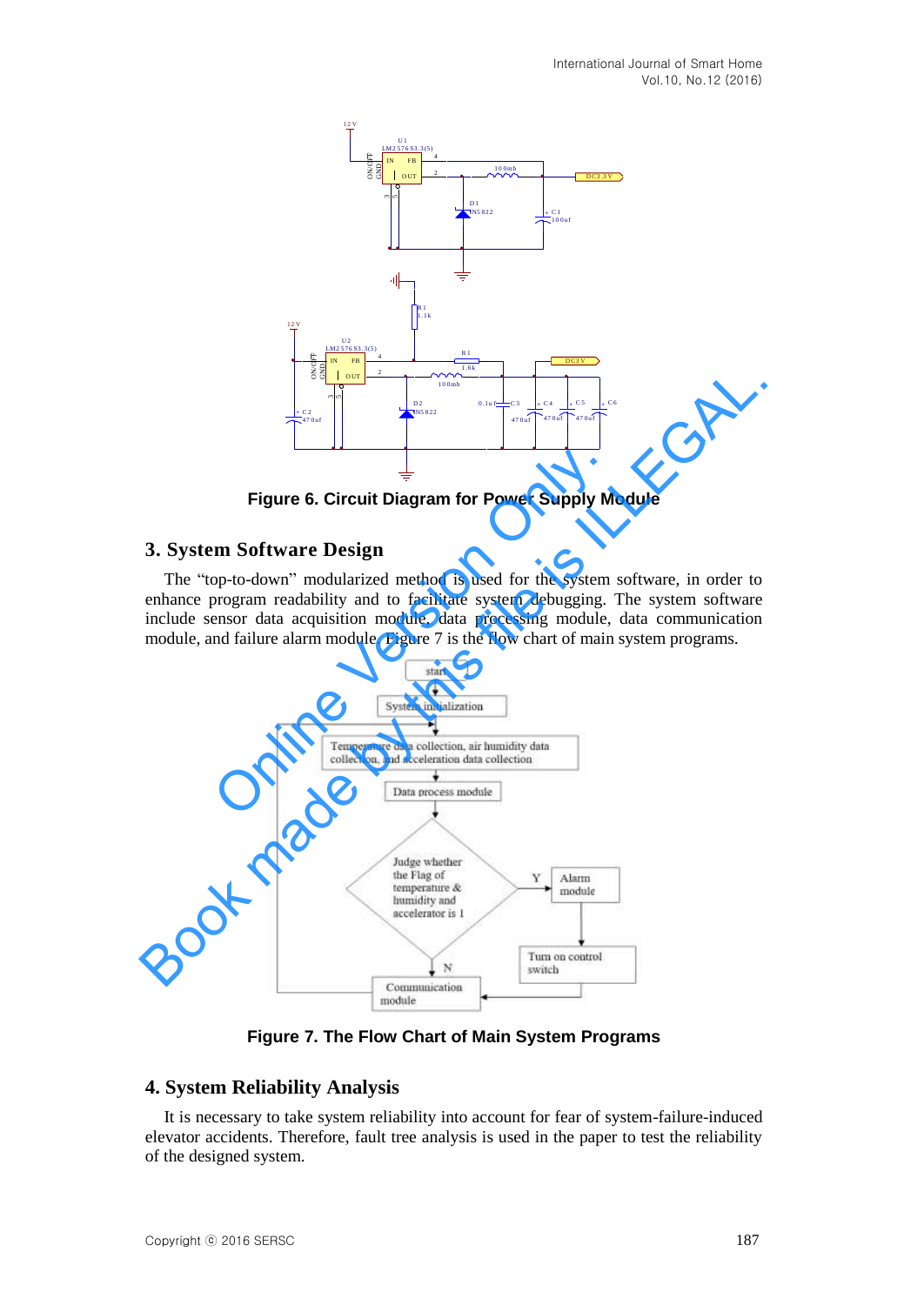Fault tree analysis is a top down, deductive failure analysis in which an undesired state of a system is analyzed to combine a series of lower-level events. It can effectively analyze the reliability of the design, test and failure of a complicated dynamic system [12- 13]. A system failure tree is established in the paper, according to the working principle of elevator environmental parameter monitoring system. System failure acts as the top event, represented by T. Sensor module failure M1, sensor and data acquisition module failure M2, MCU control module failure M3 and data transfer module failure M4 are intermediate events. Temperature sensor module failure X1, humidity sensor module failure X2, acceleration sensor module failure X3, data acquisition sensor module failure X4, 3V power supply module failure X5, communication module failure X6, MCU I/O port module failure X7, and 3.3V power supply module failure X8 are bottom events. Figure 8 is the established failure tree.



**Figure 8 System Failure Tree** 

According to reference [14-15] as well as typical empirical data, the general failure rate is subject to exponential distribution. Table 1 contains the failure rate. Formula (1) and Formula (2) are used to calculate the importance degree of basic components  $W(X_i)$  and the importance degree of basic component modes  $W_N(X_i)$ . Formula (3) and formula (4) are used to compute system reliability degree and mean system lifespan. Where N denotes the total number of simulation times,  $m_r$  represents the total times of system failure when t is less than or equal to  $t_r$ , and  $R_S(t)$  is system reliability degree. MTBF displays mean system lifespan, and  $P_S(t_r)$  is the probability distribution of system malfunction.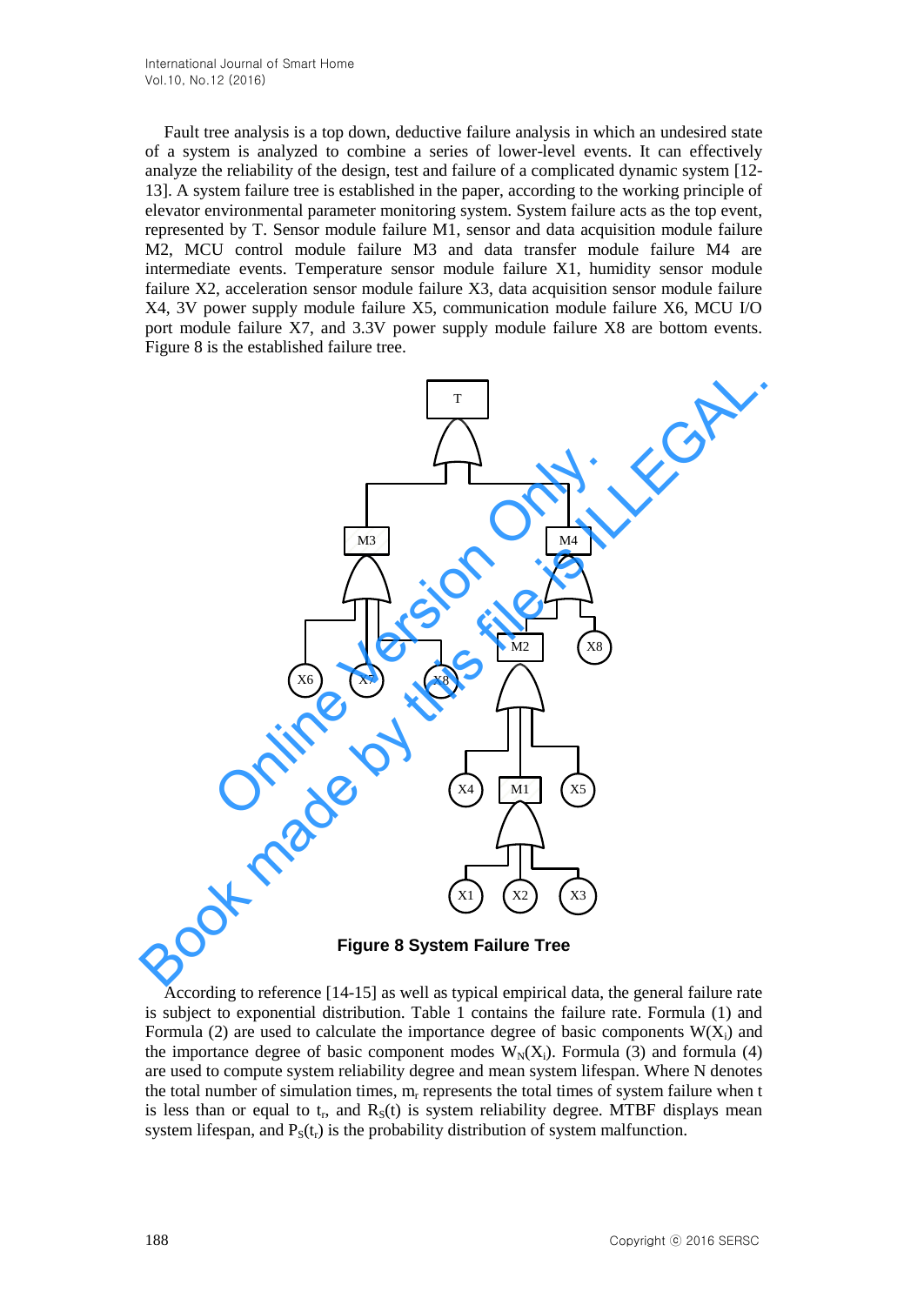# *i i Thenumber of system failure induced by basic component*  $X_i$  *failure*<br>*The total number of basic component*  $X_i$  *failure*<br>*The total number of basic component*  $X_i$  *failure The total number of system failure induced by basic component*<br>The total number of basic component  $X_i$  failure

$$
W(X_i) = \frac{\text{The number of system failure induced by basic component } X_i \text{ failure}}{\text{The total number of basic component } X_i \text{ failure}}
$$
\n
$$
W_N(X_i) = \frac{\text{The number of system failure induced by basic component } X_i \text{ failure}}{\text{The total number of system failure}}
$$
\n(1)

$$
R_{S}(t) = 1 - \frac{m_r}{N}
$$
\n<sup>(3)</sup>

$$
MTBF = \sum_{t_r=0}^{T_{\text{max}}} [t_r \cdot P_S(t_r)]
$$
\n(4)

|                                                            |                                                        |                                                                                   | $W(X_i) = \frac{The number of system failure induced by basic component X_i failure}{The total number of basic component X_i failure}$<br>(1)                                                                                                                                                                                                                                                                                                                                                                                                                                                                                                             |  |  |  |  |  |
|------------------------------------------------------------|--------------------------------------------------------|-----------------------------------------------------------------------------------|-----------------------------------------------------------------------------------------------------------------------------------------------------------------------------------------------------------------------------------------------------------------------------------------------------------------------------------------------------------------------------------------------------------------------------------------------------------------------------------------------------------------------------------------------------------------------------------------------------------------------------------------------------------|--|--|--|--|--|
|                                                            |                                                        |                                                                                   |                                                                                                                                                                                                                                                                                                                                                                                                                                                                                                                                                                                                                                                           |  |  |  |  |  |
|                                                            |                                                        |                                                                                   | $W_N(X_i) = \frac{The number of system failure induced by basic component X_i failure}{The total number of system failure}$                                                                                                                                                                                                                                                                                                                                                                                                                                                                                                                               |  |  |  |  |  |
|                                                            |                                                        |                                                                                   | (2)                                                                                                                                                                                                                                                                                                                                                                                                                                                                                                                                                                                                                                                       |  |  |  |  |  |
|                                                            |                                                        | $R_{S}(t) = 1 - \frac{m_r}{N}$                                                    | (3)                                                                                                                                                                                                                                                                                                                                                                                                                                                                                                                                                                                                                                                       |  |  |  |  |  |
|                                                            | $MTBF = \sum_{t=0}^{T_{\rm max}} [t_r \cdot P_s(t_r)]$ |                                                                                   | (4)                                                                                                                                                                                                                                                                                                                                                                                                                                                                                                                                                                                                                                                       |  |  |  |  |  |
| <b>Table 1. Characteristic Parameters of Bottom Events</b> |                                                        |                                                                                   |                                                                                                                                                                                                                                                                                                                                                                                                                                                                                                                                                                                                                                                           |  |  |  |  |  |
| Bottom event                                               | Failure rate $(10^{-6} \text{.} \text{h}^{-1})$        | importance degree of                                                              | importance degree of                                                                                                                                                                                                                                                                                                                                                                                                                                                                                                                                                                                                                                      |  |  |  |  |  |
|                                                            |                                                        | basic components                                                                  | basic component modes                                                                                                                                                                                                                                                                                                                                                                                                                                                                                                                                                                                                                                     |  |  |  |  |  |
| X <sub>1</sub>                                             | 1.365                                                  | 1                                                                                 | 0.0466                                                                                                                                                                                                                                                                                                                                                                                                                                                                                                                                                                                                                                                    |  |  |  |  |  |
| X2                                                         | 1.392<br>1.378                                         | 1<br>1                                                                            | 0.0475<br>0.0470                                                                                                                                                                                                                                                                                                                                                                                                                                                                                                                                                                                                                                          |  |  |  |  |  |
|                                                            |                                                        |                                                                                   | 0.4115                                                                                                                                                                                                                                                                                                                                                                                                                                                                                                                                                                                                                                                    |  |  |  |  |  |
| X3<br>X4                                                   | 12.057                                                 | 1                                                                                 |                                                                                                                                                                                                                                                                                                                                                                                                                                                                                                                                                                                                                                                           |  |  |  |  |  |
| X <sub>5</sub>                                             | 5.163                                                  | 1                                                                                 | 0.1762                                                                                                                                                                                                                                                                                                                                                                                                                                                                                                                                                                                                                                                    |  |  |  |  |  |
| X <sub>6</sub>                                             | 0.926                                                  | 1                                                                                 | 0.0316                                                                                                                                                                                                                                                                                                                                                                                                                                                                                                                                                                                                                                                    |  |  |  |  |  |
| X7<br>X8                                                   | 4.381<br>2.637                                         | 1<br>1                                                                            | 0.1495<br>0.0900<br>According to Table 1, the basic importance degree of bottom events is 1, which means<br>that any failure of a component will cause system malfunction. The data acquisition<br>module, power supply module and MCU I/O port are given relatively large weight,                                                                                                                                                                                                                                                                                                                                                                        |  |  |  |  |  |
| with actual conditions.                                    |                                                        |                                                                                   |                                                                                                                                                                                                                                                                                                                                                                                                                                                                                                                                                                                                                                                           |  |  |  |  |  |
|                                                            | <b>5. Practical Test and Result Analysis</b>           |                                                                                   | revealing a higher probability to cause system failure. This phenomenon complies well                                                                                                                                                                                                                                                                                                                                                                                                                                                                                                                                                                     |  |  |  |  |  |
|                                                            |                                                        | of the overall network is 12.39%, which means that the system is highly accurate. | With the designed system, both the network package loss rate and the environmental<br>parameters in the elevators are tested in a certain residential area. In the test, sensor nodes<br>collect data every 20 minutes, and the test continues for consecutive 28 days. The<br>statistical data are obtained and shown in Table 2, where send package denotes the sent<br>data package, and receive package represents the received data package, and dropped is<br>the package drop rate. The package drop rates at node No.3 and node No.9 are relatively<br>high, because there are obstacles in the actual environment. The average package loss rate |  |  |  |  |  |
|                                                            |                                                        | Table 2. Package Loss Rate                                                        |                                                                                                                                                                                                                                                                                                                                                                                                                                                                                                                                                                                                                                                           |  |  |  |  |  |
| Node ID                                                    | Send package                                           | Receive package                                                                   | Dropped%                                                                                                                                                                                                                                                                                                                                                                                                                                                                                                                                                                                                                                                  |  |  |  |  |  |
| 1                                                          | 2016                                                   | 1825                                                                              | 9.47                                                                                                                                                                                                                                                                                                                                                                                                                                                                                                                                                                                                                                                      |  |  |  |  |  |
| 3                                                          | 2016                                                   | 1573                                                                              | 21.9                                                                                                                                                                                                                                                                                                                                                                                                                                                                                                                                                                                                                                                      |  |  |  |  |  |
| 6                                                          | 2016                                                   | 1953                                                                              | 3.12                                                                                                                                                                                                                                                                                                                                                                                                                                                                                                                                                                                                                                                      |  |  |  |  |  |
| 7<br>9                                                     | 2016<br>2016                                           | 1847<br>1629                                                                      | 8.38<br>19.1                                                                                                                                                                                                                                                                                                                                                                                                                                                                                                                                                                                                                                              |  |  |  |  |  |

#### **Table 1. Characteristic Parameters of Bottom Events**

# **5. Practical Test and Result Analysis**

| Node ID | Send package | Receive package | Dropped% |
|---------|--------------|-----------------|----------|
|         | 2016         | 1825            | 9.47     |
|         | 2016         | 1573            | 21.9     |
| h       | 2016         | 1953            | 3.12     |
|         | 2016         | 1847            | 8.38     |
|         | 2016         | 1629            | 19.1     |

**Table 2. Package Loss Rate**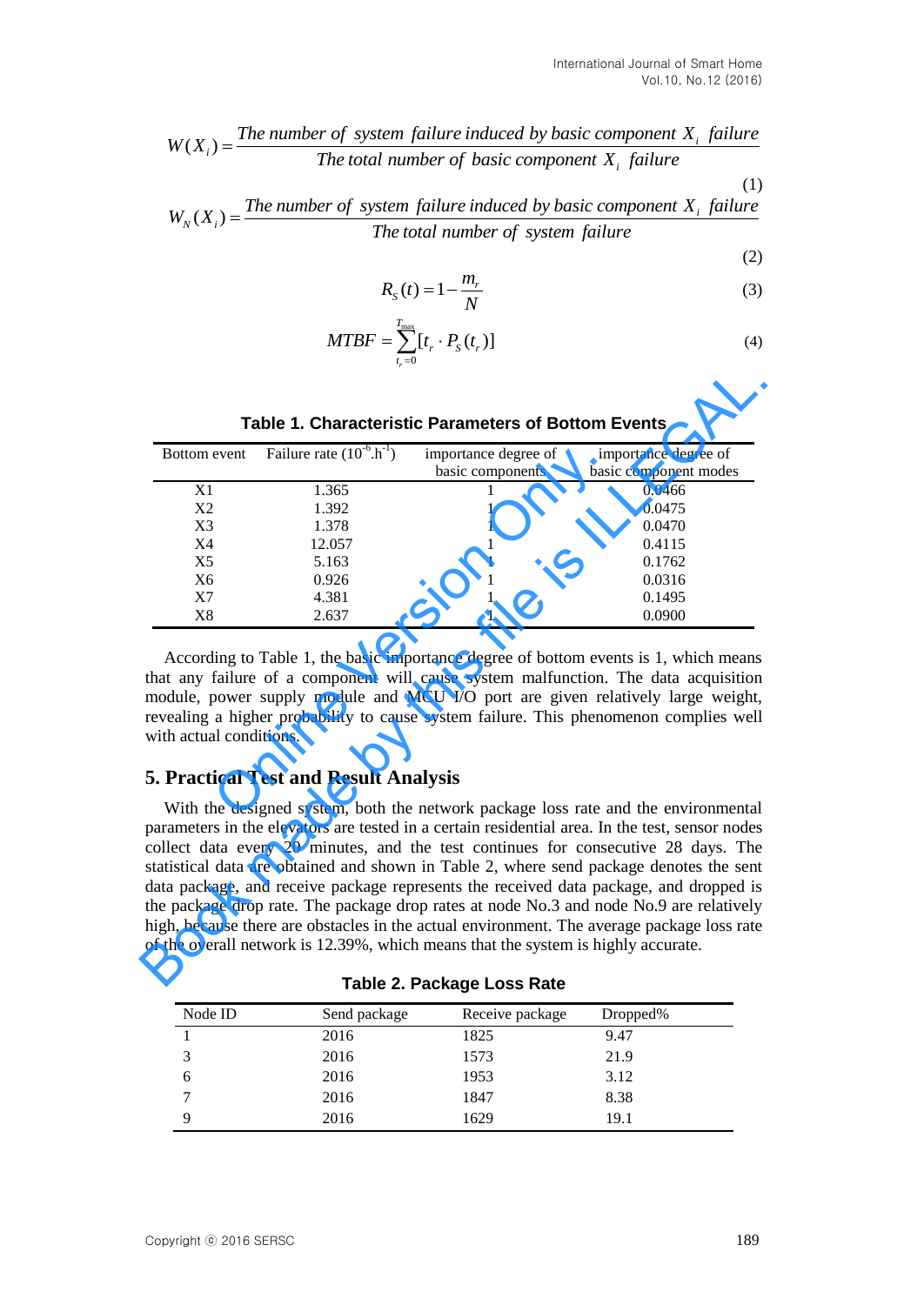With the use of standard measuring instrument, the environmental temperature, air humidity and velocity in elevator No.6 building, elevator No.11 building, elevator No.12 building, elevator No.16 building, elevator No.18 building are separately tested. The test data for consecutive 12 hours are obtained. By comparing the test data with the data acquired by the designed system, the mean relative error of temperature, air humidity and velocity is 0.47%, 1.40% and 1.36%, respectively. Therefore, the system is of high precision. Table 3 is a comparison of air humidity data and velocity data. Figure 9 is a comparison of temperature data.

|          | Air humidity/%RH                    |    |          | Velocity /m/s                       |      |  |
|----------|-------------------------------------|----|----------|-------------------------------------|------|--|
| Elevator | Measured value Theoretical<br>value |    | Test     | Measured value Theoretical<br>value |      |  |
| No.      |                                     |    | location |                                     |      |  |
| No. 6    | 55                                  | 56 | No. $6$  | 1.0                                 | 0.98 |  |
| No. 11   | 57                                  | 57 | No. 11   | 1.5                                 | 1.49 |  |
| No. 12   | 56                                  | 57 | No. 12   | 1.5                                 | 1.47 |  |
| No. 16   | 59                                  | 58 | No. 16   | 1.75                                | 1.73 |  |
| No. 18   | 58                                  | 59 | No. 18   | 2.0                                 | 1.98 |  |

**Table 3. System Test Result** 



**Figure 9. System Test Result** 

# **6. Conclusion**

Based on the Internet of Things technologies, the paper designs an elevator safety monitoring system to realize real-time data transfer. In this system, the temperature data, humidity data and acceleration data are collected by wireless sensor nodes and sent to upper computer via GPRS network. The fault tree analysis method is used to analyze system reliability. For the practical system test, the result shows that the designed system produces reliable and precise measurement data, because the mean relative error of temperature, air humidity and velocity is 0.47%, 1.40% and 1.36%, respectively. In terms of the follow-up study focus, the author attempts to expand system functions on the basis of existing research achievements, and further optimize the system.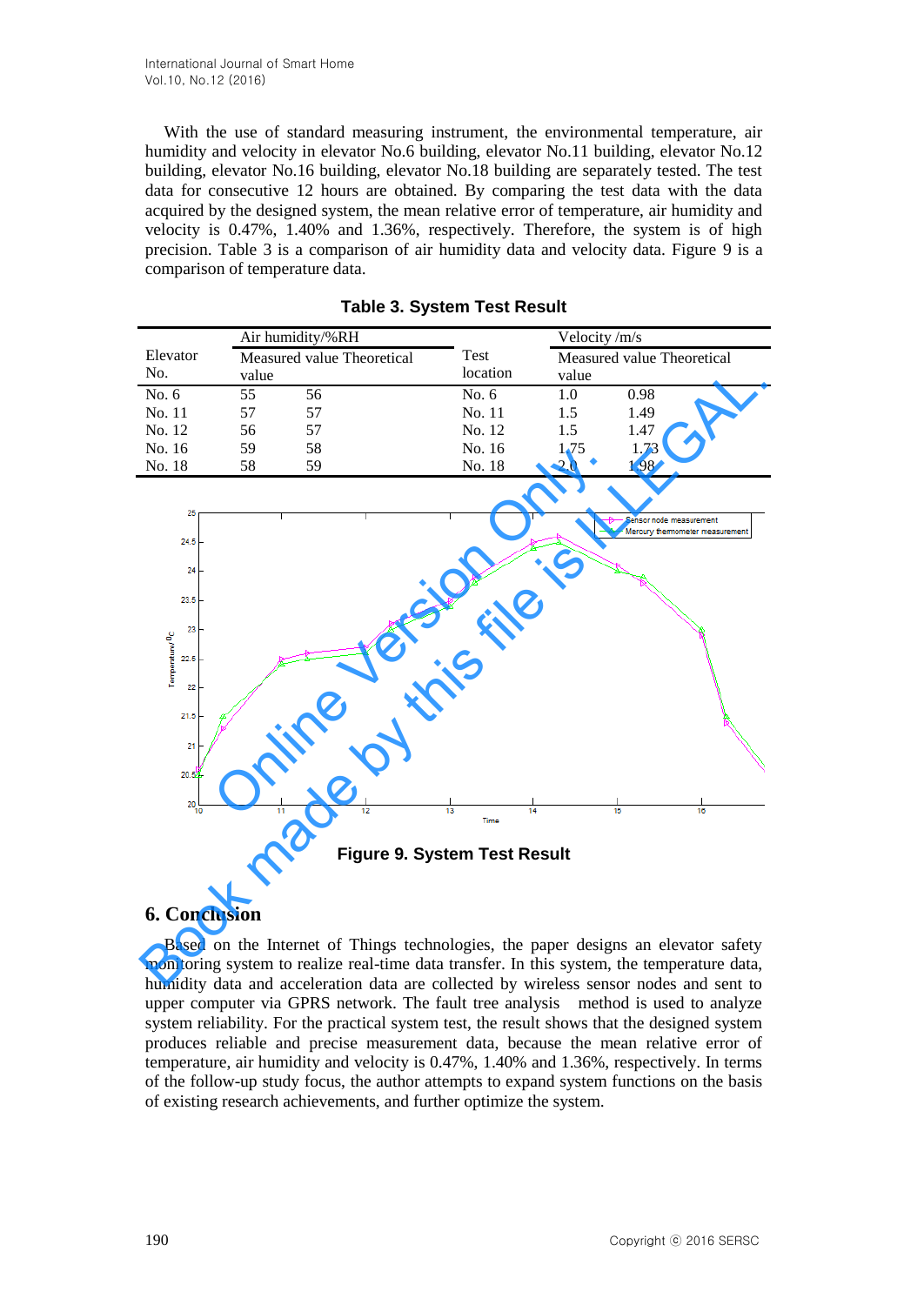# **Acknowledgements**

This research reported in the paper is supported by Educational Commission of Hubei Province of China (project number: B2016460), research project of Yangtze University College of Arts and Science.

#### **References**

- [1] J.Y. Chen, T. Hong, G. H. Liu, G. Q. Wang, J. Zhou. Research of elevator safety monitoring system based on internet of things technology. Journal of China University of Metrology, 2013, 24(3):231-236.
- [2] Q. P. Zhang, F. T. Liu. The Instruction and Application of ADISYSTEM. China Instrumentation, 2009(4): 83-86.
- [3] Y. Huang, W.J. Yu. Elevator Safety Monitoring and Early Warning System Based on Directional antenna transmission technology. Electronics, 2015, 19(2): 101-104.
- [4] S. Diao, X. Q. Chang, R. Lu, P. B. Liu, R. H. Qiu. Elevator Wireless Early Warning System Based on ZigBee[J]. Microcomputer Applications, 2012, 28(12): 12-15.
- [5] Y. G. Liu, G. Q. Xi, H. J. Yang, J. X. Zhu, P. Guo, T. Liu. Research and Design of the Intelligent System of Care for the Elderly Based on the Internet of Things. Review Of Computer Engineering Studies, 3(3), 2016, pp. 53-57.
- [6] T. C. Wang, Y. Z. Xie, H. Yan. Research of Multi Sensor Information Fusion Technology Based on Extension Neural Network. Mathematical Modelling Of Engineering Problems, 3(3), 2016, pp. 129-134.
- [7] J. Wang, J. H. Lin, S. Y. Xie. The Environment Monitoring System Based on Wireless Sensor Network. Chinese Journal Of Sensors And Actuators, 2015, 28(11): 1732-1740.
- [8] S.Y. Wang, L.M. Jia, Y.M. He. Intelligent Irrigation System Based On S3C6410. Revista de la Facultad de Ingeniería, 31(6), 2016, pp. 219-232.
- [9] J. H. Zhou. Discuss the influence of the engine-room temperature on the elevator operation. Elevator Industry, 2007(3): 32-33.
- [10] C. G. Zhang. Research of Elevator Internet of Things. Tianjin: Tianjing Polytechnic University, 2013: 1- 12.
- [11] X. S. Lin, S. F. Lin, Q. L. Chen, Z. Y. Zhu. Reliability simulation and design of temperature and humidity monitoring system. Proceedings of the National Machinery Industry Reliability Technology Symposium and reliability engineering plenary Assembly members in 2014, 2014: 337-440. Wang, Y. Z. Xie, H. Yan. Research of Multi Sensor Information Fusion Neural Network. Mathematical Modelling Of Engineering Problems<br>ign, J. H. Lin, S. Y. Xie. The Environment Monitoring System Based on<br>g.g. J. H. Lin, S. Y
- [12] Z. S. Jiang, X. B. Weng, J. Wang, C. Z. Lei. Fault Analysis of the Reverse Osmosis Seawater Desalination System[J]. Journal of Jiangnan University (Natural Science Edition), 2013, 12(5): 505-509.
- [13] T. Ye, S. F. Lin, X. X. Jiang. Reliability analysis of testing platform of hydraulic system based on Monte Carlo method. Proceedings of the National Machinery Industry Reliability Technology Symposium and the Fourth Branch of reliability engineering second plenary Assembly members in 2010, 2010: 104-107.
- [14] L. Yan, Y. Q. Su, J. G. Yue. Simulative Research on the Reliability of Control System of Floating Crane. Ship Electronic Engineering, 2009(7): 164-167.
- [15] Z. T. Yao, H. X. Pan, L. X. Wu, G. M. Liu. Application of fault tree analysis in CPU board fault diagnosis of vehicle control systems. Journal Of Hefei University Of Technology (Natural Science Edition), 2009(9): 1317-1319.

#### **Author**



**Xiaohong Pan**. She received her B.S. in Electronic and Information Engineering (2004) and M.Sc. in Technology of Computer Application (2009) from South China Agricultural University. Now she is full lecturer of electronic information at Mechanical and Electrical Department, Yangtze University College of Arts and Science. Her current research interests include different aspects of Electronic Technique and Signal Processing and Internet of Things Technique. [4] S. Disko, C. O. Chang, R. Lau, P. D. Liu, R. H. Qiu, Elevator Wireless Early Warning System Based on<br>
18 Yagiseli). Microcomputer Applications, 2012, 28(12): 12-15.<br>
18 Yagis L. X. E. L. Yagis L. X. Zhu, P. Gro, D. Liu